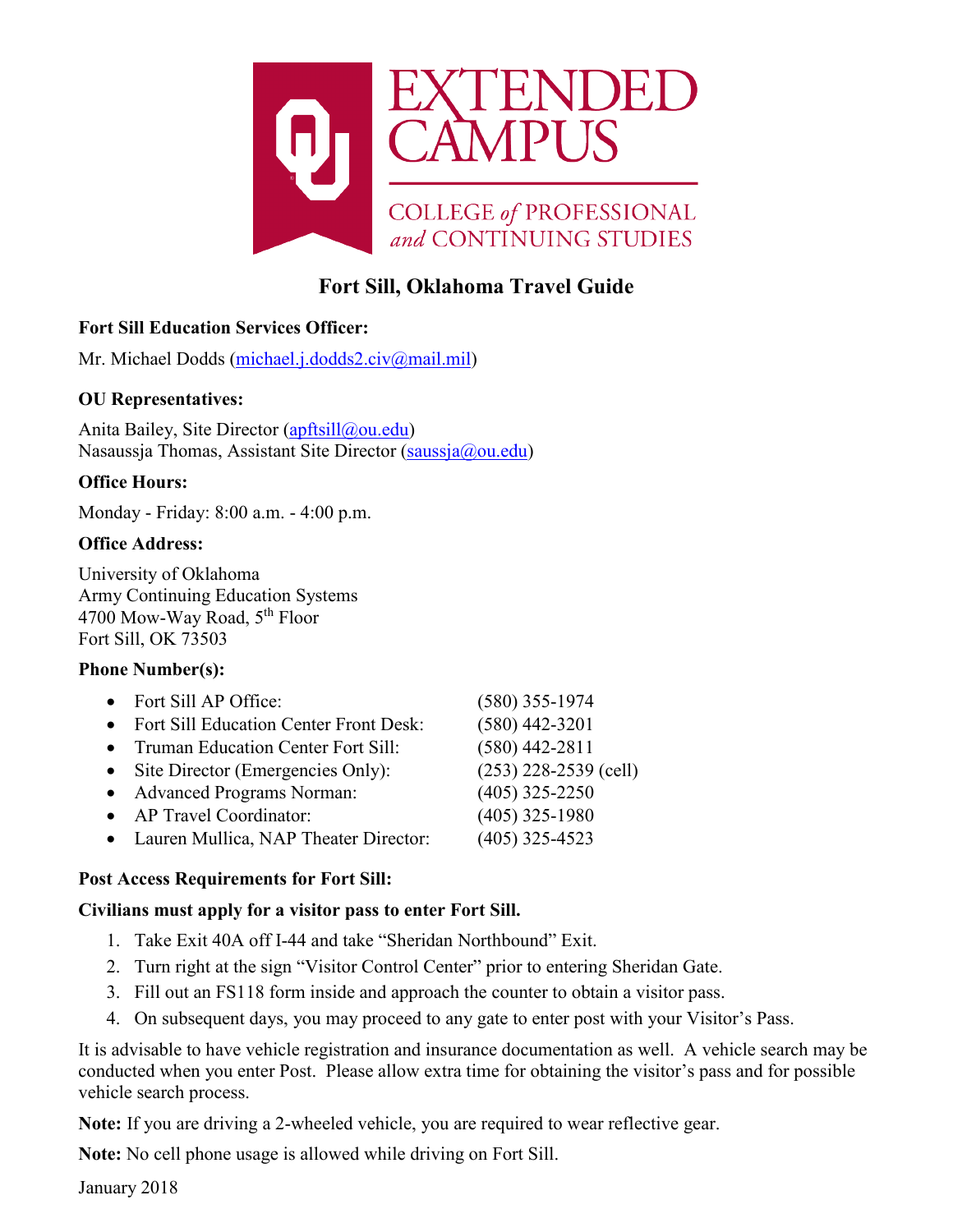### **Truman Education Center**

#### **Classroom location:**

Truman Education Center 3281 NW Koehler Loop Fort Sill, Oklahoma

#### **Class Schedule:**

Please note Fort Sill classroom hours. **We are required to vacate the building on time.**

Friday - 5:30 p.m. - 9:00 p.m. Saturday - 9:00 a.m. - 5:00 p.m. Sunday - 12:00 p.m. - 4:00 p.m.

#### **Education Center Policies:**

- Please sign in at the front desk each day.
- A building monitor will be on duty to unlock and secure the building each day.
- **Please start and end each day on time** as the building monitor is required to close the building on time.
- **No food and drinks are allowed in the classrooms,** bottled water or water in containers with lids are allowed. Food and drinks are restricted to the **lobby area** only.
- Temperature is controlled centrally by Fort Sill; the building monitor has no access to adjusting the temperature inside the building.

#### **Classrooms:**

- Each classroom is equipped with 2 smart boards, projector, a computer and a DVD player.
- The instructor's computer unit is connected to the internet and allows you to project from websites such as YouTube. If you wish to project Word/Excel/PowerPoint documents, these must be saved onto a thumb drive; no laptops or other electronics may be plugged into the classroom equipment.
- The building monitor will assist you with any technical issues during the classes.
- Please note that students are not authorized to use the Instructor's Computer Unit at the podium.
- **Free wi-fi is available in the building**

#### **Other Information:**

- Please mail us a copy of the attendance roster in the envelope provided after classes have ended.
- If you require any additional equipment, please contact us no later than the week prior to class to see if arrangements can be made.

#### **Lodging for Professors on Fort Sill: (Prices subject to change without prior notice)**

#### **Comanche House- \$99 per night**

460 Ganahl Road Fort Sill, OK 73503 Phone: (580) 442-5000

#### **Aultman Hall- \$88 per night**

5676 Fergusson Road Fort Sill, OK 73503

- The Fort Sill AP office will make room reservations for professors and provide you with confirmation no.
- Please bring your OU Travel Card and charge the hotel stay on the card. Tax exemption will only be applied to the bill if paying with an OU Travel / Credit Card.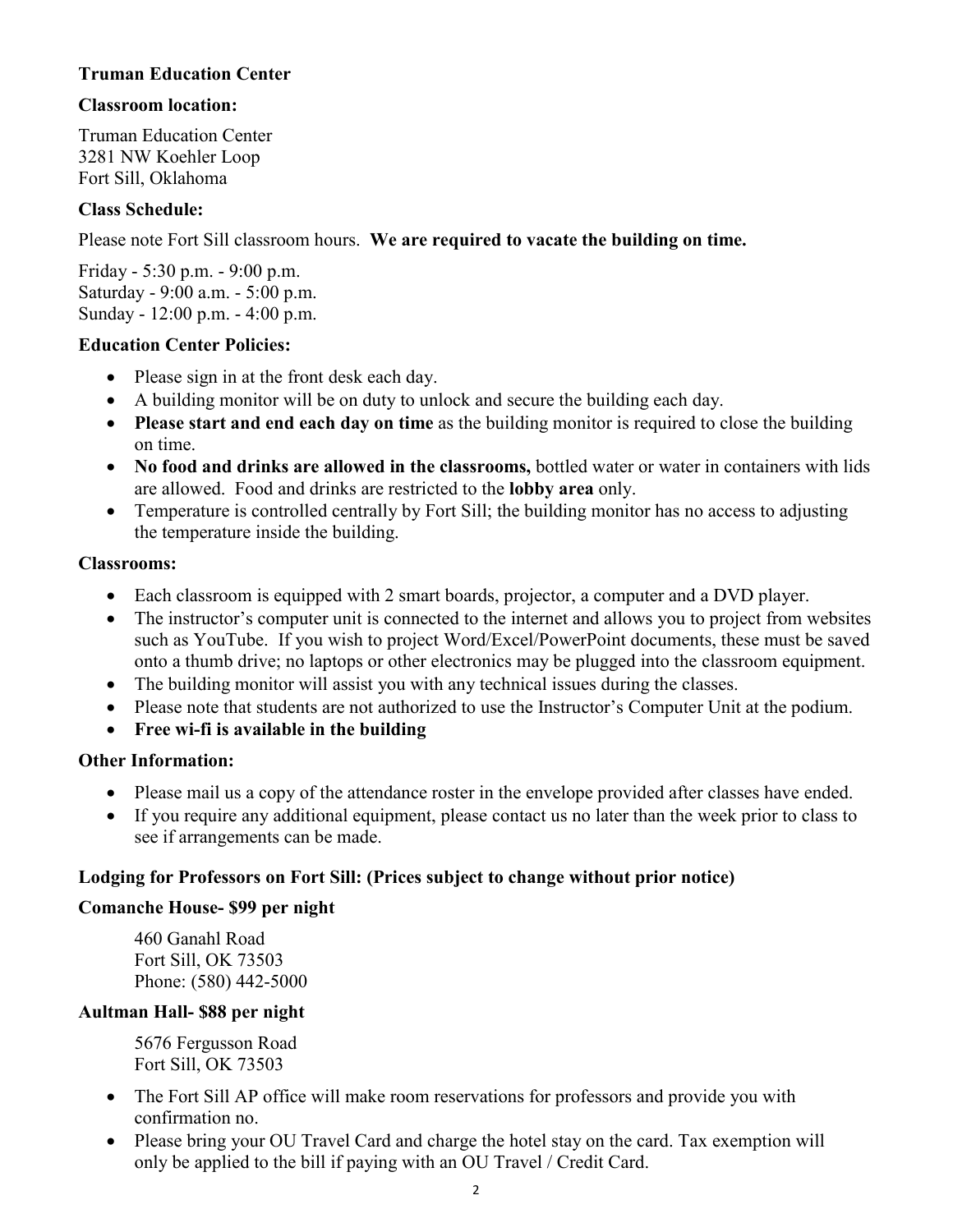- Please check in at Aultman Hall when you arrive, then drive to Comanche House where your room is located (unless other accommodation arrangements have been made).
- Breakfast and free Wi-Fi are provided at both the Comanche House and Aultman Hall. (Note: One and Canvas are not accessible due to the firewall on the government network).
- There is a 24-hour fitness facility in the Aultman Hall for hotel guests.
- To use other fitness facilities on post, you would provide your driver's license and the letter from MWR provided in your folder.
- You may use the golf course and bowling alley on post with your driver's license.
- Civilians can use the Shoppettes/Gas stations on post, but not the Commissary and The Exchange (PX/BX).

# **Driving Directions to Lodging:**

# **Directions to Altman Hall (Lodging Check-in):**

- From I-44 take **Exit 40A** "Rogers Lane" as you approach Lawton/Fort Sill
- Take the exit "Sheridan Gate North"
- Stop at Visitors Control Center on your first day only to obtain your visitor's pass
- Enter Sheridan Gate and stay on Sheridan Road until Condon Road
- Turn left on Condon Road (light)
- Turn left on Fergusson Road
- Altman Hall will be on your left. Check-in at the West Tower
- On subsequent days/weekends, you can proceed to any gate with your visitor's pass.

# **Directions from Altman Hall to Comanche House:**

- Turn right on Ferguson Road
- Turn right on Condon Road
- Turn right on Sheridan Road (light)
- Turn left on Geronimo Road
- Follow Geronimo to the end and Comanche House will be diagonal with parking in the rear

# **Driving Directions to Truman Education Center**

# **Directions from the Comanche House to the Education Center (Building 3281):**

- Turn right on Geronimo Road
- Turn right on Sheridan Road
- After the  $5<sup>th</sup>$  traffic light, turn right into the parking lot for the Sheridan Theater and Impact Zone on the right
- The Ed Center is at the south end of the parking lot

# **Driving South on I-44 West to Sheridan Gate:**

- Take Exit 40A (Rogers Lane/Hwy 61-Cache/Altus)
- Take the Sheridan Road Northbound exit on your first day to obtain a visitor's pass
- On subsequent days/weekends, proceed to any gate with your visitor's pass
- Go to the  $2<sup>nd</sup>$  traffic lights and turn left on Miner Road
- Turn left on Crane Avenue
- Turn left on Koehler Loop and the Ed Center is located at the south end of the parking lot

# **Driving South on I-44 West to Key Gate:**

- Take Exit 41 (Fort Sill/Key Gate) and turn right to enter the gate
- After clearing the gate, follow Sheridan Road through 6 traffic lights